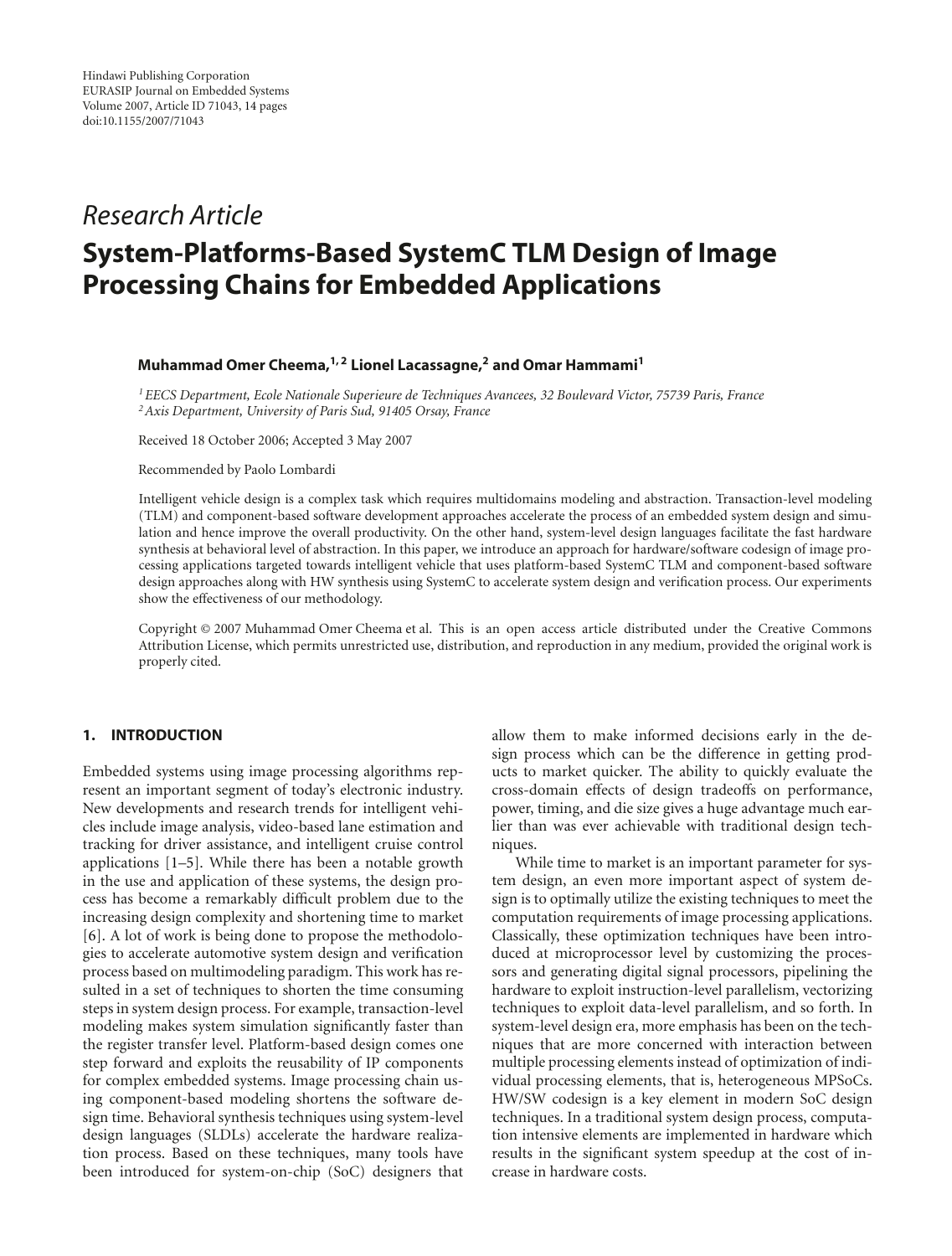

<span id="page-1-1"></span>Figure 1: Freescale MPC controllers: (a) MIPS/embedded RAM, (b) MPC 565 block diagram.

In this paper, we propose an HW/SW codesign methodology that advocates the use of the following.

- (i) Platform-based transaction-level modeling to accelerate system-level design and verification.
- (ii) Behavioral synthesis for fast hardware modeling.
- (iii) Component-based SW development to accelerate software design.

Using these techniques, we show that complex embedded systems can be modeled and validated in short times while providing satisfactory system performance.

Rest of the paper is organized as follows. [Section 2](#page-1-0) presents related work. [Section 3](#page-2-0) overviews the general vehicle design methodology and establishes a direct link with our proposal. [Section 4](#page-2-1) describes a very recent SystemC TLM platform: the IBM PowerPC evaluation kit. [Section 5](#page-6-0) explains our system design methodology and [Section 6](#page-7-0) describes the experiment environment and results. Future work and a proposed combined UML-SystemC TLM platform are described in [Section 7.](#page-9-0) Finally, [Section 8](#page-12-4) concludes.

## <span id="page-1-0"></span>**2. RELATED WORK**

When designing embedded applications for intelligent vehicles a whole set of microcontrollers are available. An example of such an offer comes from Freescale [\[7](#page-12-5)] with their PowerPC-based microcontrollers [\(Figure 1\)](#page-1-1).

However, although diverse in the MIPS and embedded RAM these microcontrollers do not offer enough flexibility to add specific hardware accelerators such as those required by image processing applications. The PowerPC core of these

microcontrollers is not sufficient in this peripherals intensive environment to exclusively support software computation intensive applications. It is then necessary to customize these microcontrollers by adding additional resources while keeping the general platform with its peripherals. A systemdesign approach is needed. Our work is based on three different aspects of system design. Although some work has been done on each of these aspects at individual level, no effort has been made to propose a complete HW/SW codesign flow that gets benefit out of all these techniques to improve the system productivity. In the following sections, we will present the related work done on each of these domains. Transactionlevel modeling based on system-level design languages has proven to be a fast and efficient way of system design [\[8](#page-12-6)[–10](#page-12-7)]. It has been shown that simulation at this level is much faster [\[8\]](#page-12-6) than register transfer level (RTL) and makes it possible for us to explore the system design space for HW/SW partitioning and parameterization. The idea of transaction-level modeling (TLM) is to provide in an early phase of the hardware development transaction-level models of the hardware. Based on this technique, a fast-enough simulation environment is the basis for the development of hardware and hardware dependent software. The presumption is to run these transaction-level models at several tens or some hundreds of thousand transactions per second which should be fastenough for system-level modeling and verification. A lot of work has been done on behavioral synthesis. With the evolution of system-level design languages, the interest in efficient hardware synthesis based on behavioral description of a hardware module has also been visible. A few tools for behavioral SystemC synthesis [\[11](#page-12-8), [12\]](#page-12-9) are available in the market.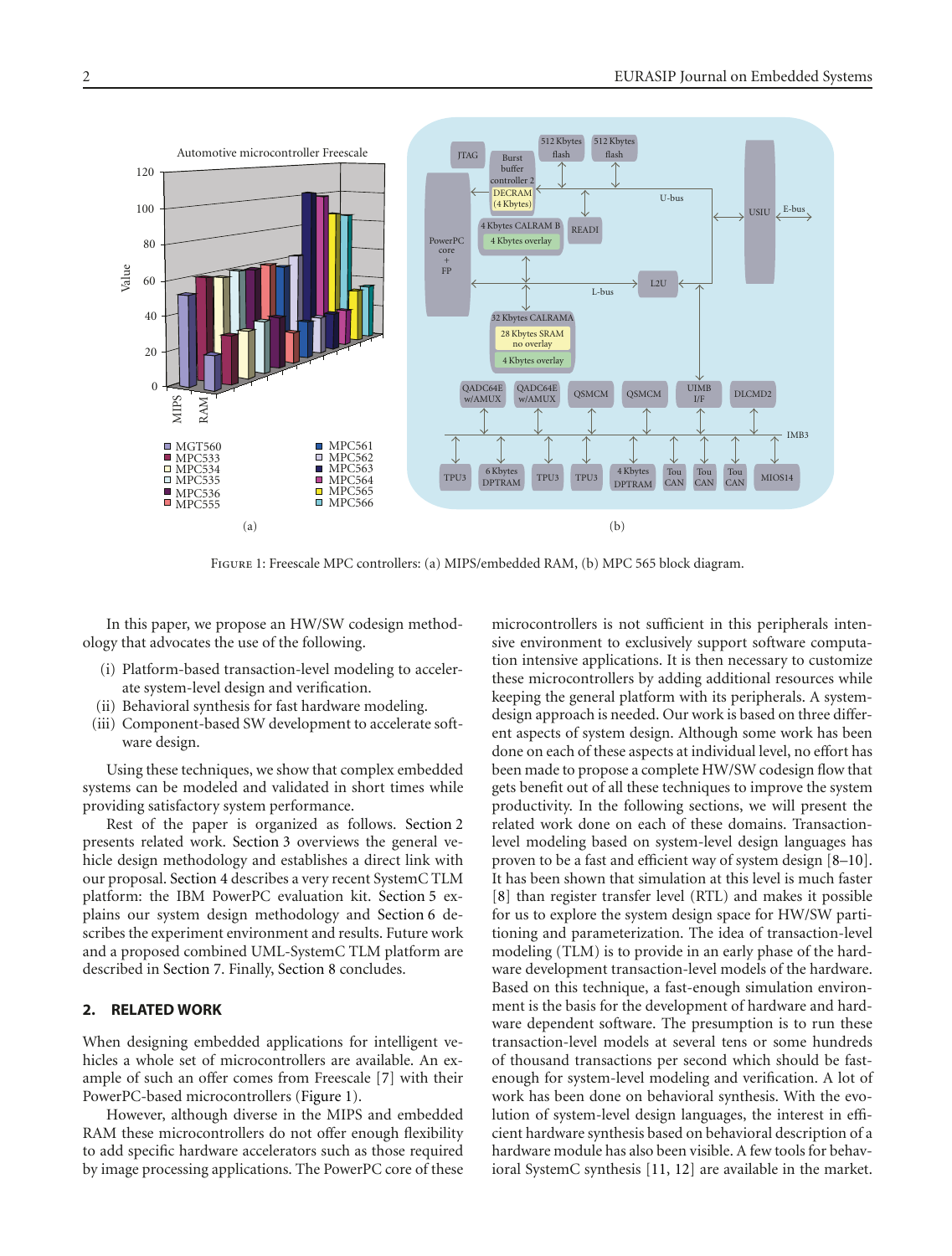

<span id="page-2-2"></span>Figure 2: V design cycle.

For a system designer, behavioral system is very attractive for hardware modeling as it has shown to result in a lot of productivity improvements [\[10](#page-12-7)]. On the other hand, image processing chain development is a relatively old technique for software development that uses component-based software design to accelerate the software development process [\[13](#page-12-10), [14\]](#page-12-11). On another side, UML-based design flows [\[15](#page-12-12)[–21](#page-13-0)] have been proposed whether or not with SystemC [\[22](#page-13-1)[–27](#page-13-2)] as an approach for fast executable specifications. However, to the best of our knowledge no tools have been proposed which combine UML- and SystemC TLM-based platforms. In this regard, additional work remains to be done in order to obtain a seamless flow.

#### <span id="page-2-0"></span>**3. GENERAL VEHICLE DESIGN METHODOLOGY**

Vehicle design methodology follows the V-cycle model where from a requirements definition the process moves to functional design, architecture design, system-integration design, and component design before testing and verifying the same steps in reverse chronological order [\(Figure 2\)](#page-2-2).

In the automotive domain, system integrator (car manufacturers) collaborate with system designer (tier 1 supplier, e.g., Valeo) while themselves collaborate with component designers (tier 2 supplier, e.g., Freescale); see [\(Figure 3\)](#page-3-0).

This includes various domains such as electronics, software, control, and mechanics. However, design and validation requires a modeling environment to integrate all these disciplines. Unfortunately, running a complete multidomain exploration through simulation is unfeasible. Although component reuse helps somewhat reduce the challenge, it prevents from all the possible customizations existing in current system-on-chip design methodologies. Indeed, system on chip makes intensive uses of various IPs and among them parametrizable IPs which best fit the requirements of the application. This allows new concurrent design methodologies between embedded software design, architecture, intermicrocontroller communication and implementation. This flattening of the design process can be best managed through platform-based design at the TLM level.

## <span id="page-2-1"></span>**4. PLATFORM-BASED TLM DESIGN PROCESS**

Platforms have been proposed by semiconductor manufacturers in an effort to ease system-level design and allow system designers to concentrate on essential issues such as hardware-software partitioning, system parameters tuning, and design of specific hardware accelerators. This makes the reuse of platform-based designs easier than specific designs.

## *4.1. Platforms and IBM platform driven design methodology*

The IBM CoreConnect platform [\[28](#page-13-3)] described in [Figure 4](#page-3-1) allows the easy connection of various components, system core, and peripheral core to the CoreConnect bus architecture.

It also includes IPs of PLB to OPB and OPB to PLB bridges and direct memory access (DMA) controller, OPBattached external bus controller (EBCO), universal asynchronous receiver/transmitter (UART), universal interrupt controller (UIC), and double data rate (DDR) memory controller. Several other peripherals are available among them CAN controllers. The platform does not specify a specific processor core although IBM family of embedded PowerPC processors connection is straightforward. This platform which mainly specifies a model-based platform have all associated tools and libraries for quick ASIC or FPGA platform design. System core and peripheral core can be any type of user-designed components whether hardware accelerators or specific peripherals and devices.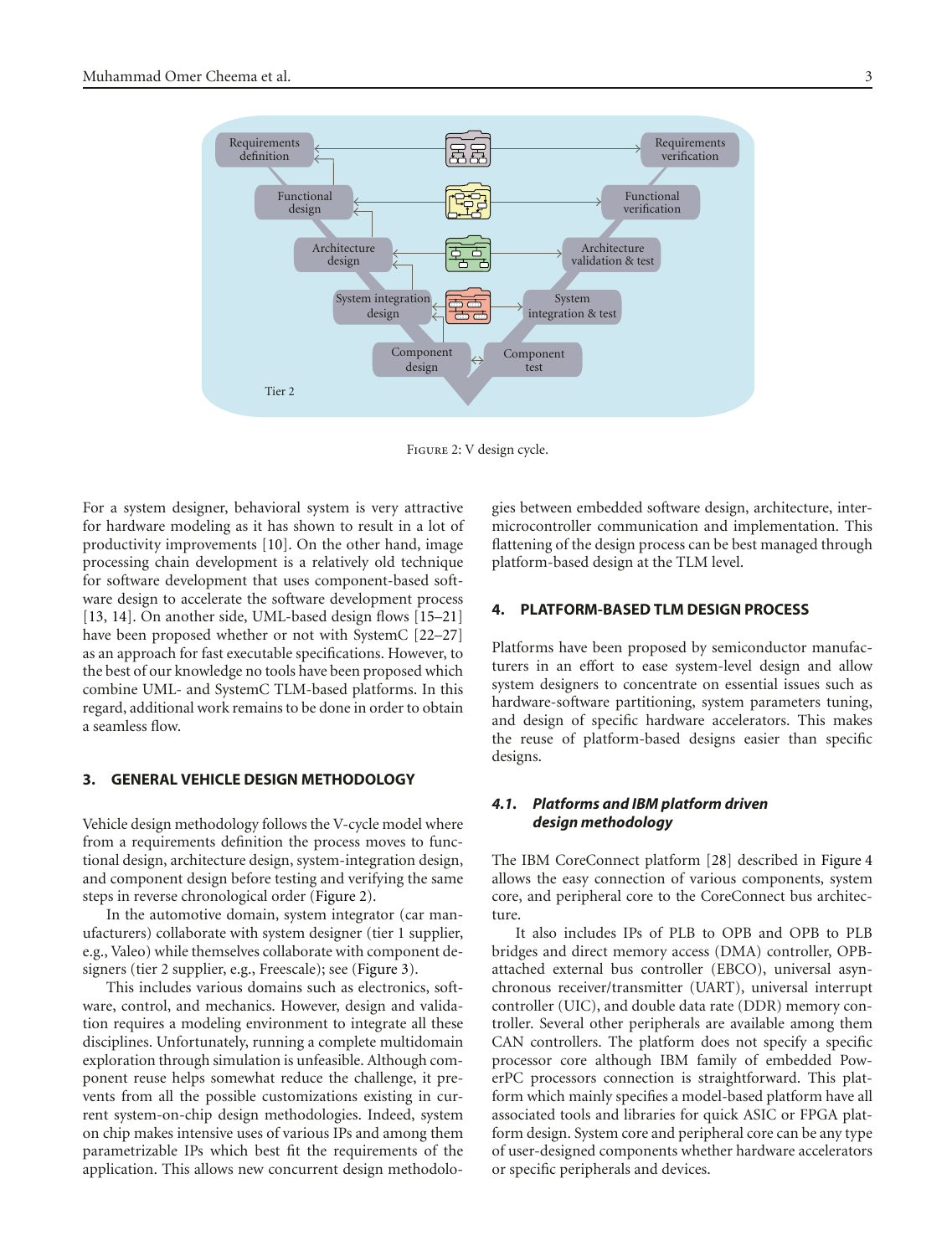

<span id="page-3-0"></span>Figure 3: Decomposition.



<span id="page-3-1"></span>Figure 4: IBM CoreConnect platform.

#### *4.2. IBM SystemC TLM platform*

The SystemC IEEE standard [\[29\]](#page-13-4) is a system-level modeling environment which allows the design of various abstraction levels of systems [\(Figure 5\)](#page-4-0). It spawns from untimed functional to cycle accurate. In between, design space exploration with hardware-software partitioning is conducted with timed functional level of abstraction. Using the model-driven architecture (MDA) terminology [\[30\]](#page-13-5) we can model computation independent model (CIM), platformindependent model (PIM), and platform-specific model (PSM). Besides, SystemC can model hardware units at RTL level and be synthesizable for various target technologies using tools such as Synopsys [\[11\]](#page-12-8) and Celoxica [\[12](#page-12-9)], which in turn allows multiobjective SystemC space exploration of behavioral synthesis options on area, performance, and power consumption [\[31\]](#page-13-6) since for any system, all three criteria cannot be optimally met together.

This important point allows SystemC abstraction-level platform-based evaluation taking into account area and energy aspects, and this for proper design space exploration with implementation constraints. In addition to these levels of abstraction, transaction-level modeling and abstraction level [\[8](#page-12-6), [9\]](#page-12-13) have been introduced to fasten simulation of communications between components by considering communications exchange at transaction level instead of bus cycle accurate levels. Benefits of TLM abstraction-level design have been clearly demonstrated [\[8,](#page-12-6) [9](#page-12-13)].

Using the IBM CoreConnect SystemC modeling environment PEK [\[32\]](#page-13-7), designers are able to put together SystemC models for complete systems including PowerPC processors, CoreConnect bus structures, and peripherals. These models may be simulated using the standard OSCI SystemC [\[29](#page-13-4)] runtime libraries and/or vendor environments. The IBM CoreConnect SystemC modeling environment TLM platform models and environment provide designers with a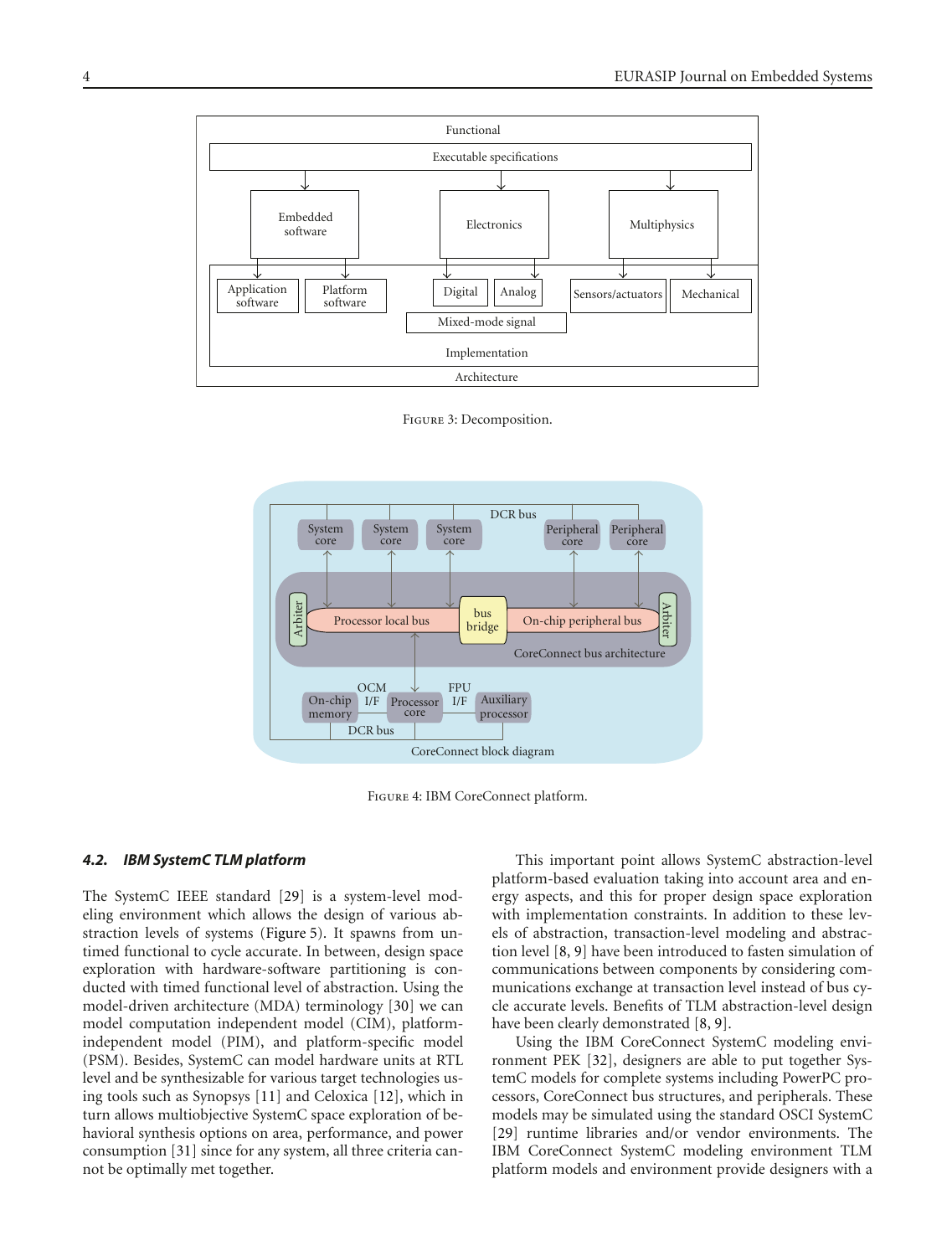

<span id="page-4-0"></span>Figure 5: SystemC system design flow.

system simulation/verification capability with the following characteristics.

- (i) Simulate real application software interacting with models for IP cores and the environment for full system functional and timing verification possibly under real-time constraints.
- (ii) Verify that system supports enough bandwidth and concurrency for target applications.
- (iii) Verify core interconnections and communications through buses and other channels.
- (iv) Model the transactions occurring over communication channels with no restriction on communication type.

These objectives are achieved with additional practical aspects such as simulation performance must be enough to run a significant software application with an operating system booted on the system. In addition, the level of abstraction allows the following.

- (i) Computation (inside a core) does not need to be modeled on a cycle-by-cycle basis, as long as the inputoutput delays are cycle-approximate which implies that for hardware accelerators both SystemC and C are allowed.
- (ii) Intercore communication must be cycle-approximate, which implies cycle-approximate protocol modeling.
- (iii) The processor model does not have to be a true architectural model; a software-based instruction set simulator (ISS) can be used, provided that the performance and timing accuracy are adequate.

In order to simulate real software, including the initialization and internal register programming, the models must be "bit-true" and register accurate, from an API point of view.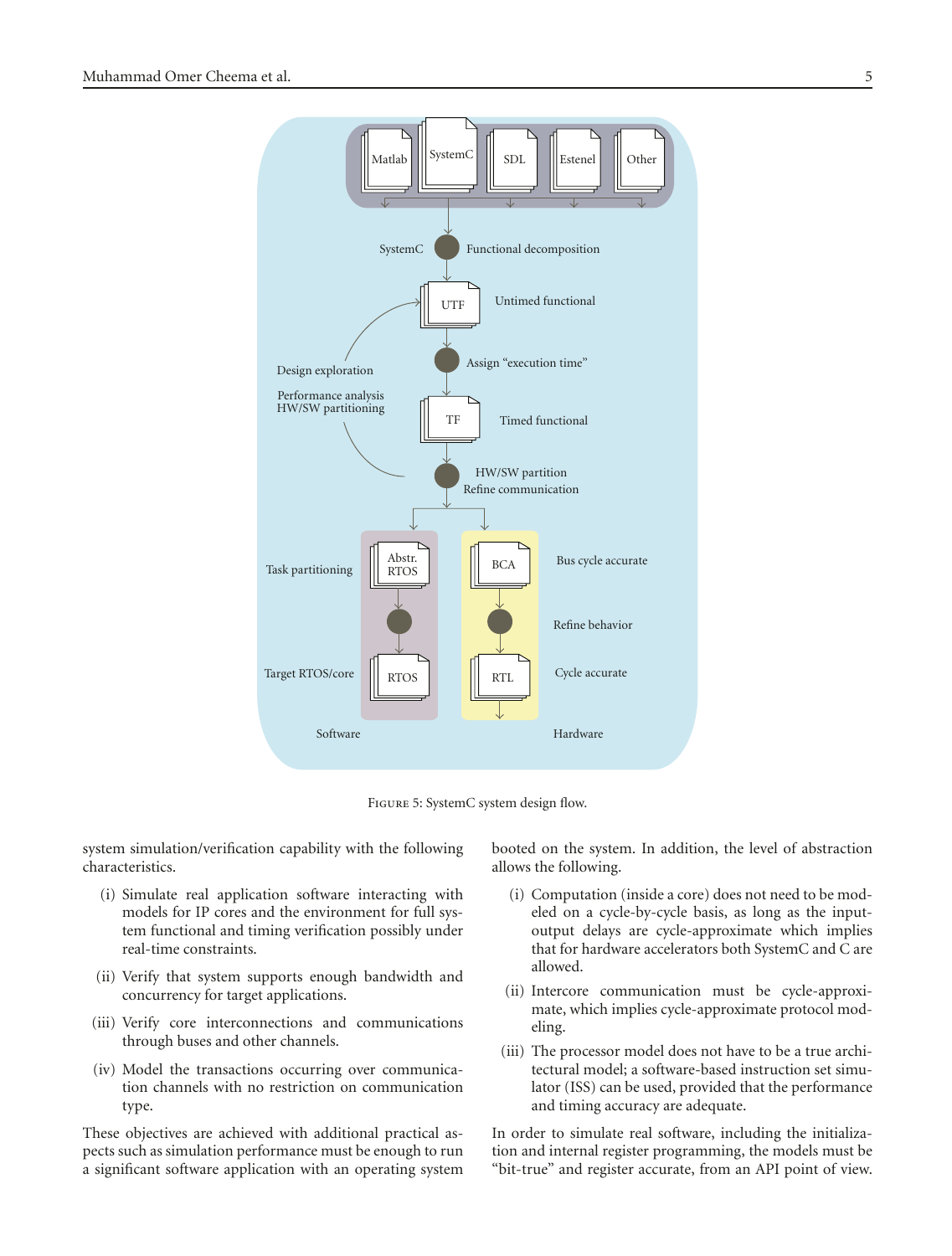That is, the models must provide APIs to allow programming of registers as if the user were programming the real hardware device, including the proper number of bits and address offsets. Internal to the model, these "registers" may be coded in any way (e.g., variables, classes, structs, etc.) as long as their API programming makes them look like real registers to the users. Models need not be a precise architectural representation of the hardware. They may be behavioral models as long as they are cycle-approximate representations of the hardware for the transactions of interest (i.e., the actual transactions being modeled). There may be several clocks in the system (e.g., CPU, PLB, OPB). All models must be "macro synchronized" with one or more clocks. This means that for the atomic transactions being modeled, the transaction boundaries (begin and end) are synchronized with the appropriate clock. Inside an atomic transaction, there is no need to model it on a cycle-by-cycle basis. An atomic transaction is a set of actions implemented by a model, which once started, is finished, that is, it cannot be interrupted. Our system-design approach using IBM's PowerPC 405 evaluation kit (PEK) [\[32](#page-13-7)] allows designers to evaluate, build, and verify SoC designs using transaction-level modeling. However, PEK does not provide synthesis (area estimate) or energy consumption tools.

## *4.2.1. SW development, compilation, execution, debugging*

In PEK, the PowerPC processors (PPC 405/PPC450) are modeled using an instruction-set simulator (ISS). The ISS is instantiated inside a SystemC wrapper module, which implements the interface between the ISS and the PLB bus model. The ISS runs synchronized with the PLB SystemC model (although the clock frequencies may be different). For running a software over this PowerPC processor, code should be written in ANSI C and it should be compiled using GNU cross compiler for PowerPC architecture.

The ISS works in tandem with a dedicated debugger called RiscWatch (RW) [\[33](#page-13-8)]. RW allows the user to debug the code running on the ISS while accessing all architectural registers and cache contents at any instance during the execution process.

#### *4.2.2. HW development, compilation, execution, monitoring*

Hardware modules should be modeled in SystemC using the IBM TLM APIs. Then these modules can be added to the platform by connecting them to the appropriate bus at certain addresses which were dedicated in software for these hardware modules. Both, synthesizable and nonsynthesizable SystemC can be used for modeling of hardware modules at this level but for getting area and energy estimates, it is important that SystemC code be part of standard SystemC synthesizable subset draft (currently under review by the OSCI synthesis working group) [\[34](#page-13-9)]. If we want to integrate already existing SystemC hardware modules, wrappers should be written that wrap the existing code for making it compatible with IBM TLM APIs. We have written generic interfaces which provide a generalized HW/SW interface hence reducing the modeling work required to generate different interfaces for every hardware module based on its control flow.

For simulation of SystemC, standard systemc functionality can be used for .vcd file generation, bus traffic monitoring and other parameters. We have also written the dedicated hardware modules which are connected with the appropriate components in the system and provide us with the exact timing and related information of various events taking place in the hardware environment of the system.

#### *4.2.3. Creating and managing transactions*

In a real system, tasks may execute concurrently or sequentially. A task that is executed sequentially, after another task, must wait till the first task has completed before starting. In this case, the first task is called a blocking task (transaction). A task that is executed concurrently with another need not wait for the first one to finish before starting. The first task, in this case, is called a nonblocking task (transaction).

Transactions may be blocking or nonblocking. For example, if a bus master issues a blocking transaction, then the transaction function call will have to complete before the master is allowed to initiate other transactions. Alternatively, if the bus master issues a nonblocking transaction, then the transaction function call will return immediately, allowing the master to do other work while the bus completes the requested transaction. In this case, the master is responsible for checking the status of the transaction before being able to use any result from it. Blocking or nonblocking transactions are not related to the amount of data being transferred or to the types of transfer supported by the bus protocols. Both multibyte burst transfers as well as single-byte transfers may be implemented as blocking or nonblocking transactions.

When building a platform, the designer has to specify the address ranges of memory and peripherals attached to the PLB/OPB busses. The ISS, upon encountering an instruction which does a load/store to/from a memory location on the bus, will call a function in the wrapper code which, in turn, issues the necessary transactions on the PLB bus. The address ranges of local memory, bus memory, cache sizes, cacheable regions, and so forth, can all be configured in the ISS and the SystemC models.

#### *4.2.4. IP parameterization*

Various parameters can be adjusted for the processor IPs and other IPs implemented in the system. For a processor IP, when the ISS is started, it loads a configuration file which contains all the configurable parameters for running the ISS. The configuration file name may be changed in the Tcl script invoking the simulation. The parameters in the file allow the setting of local memory regions, cache sizes, processor clock period, among other characteristics. For example, we can adjust the value of data and Instruction Cache sizes to be 0, 1024, 2048, 4096, 8192, 16384, 32768, and 65536 for the 405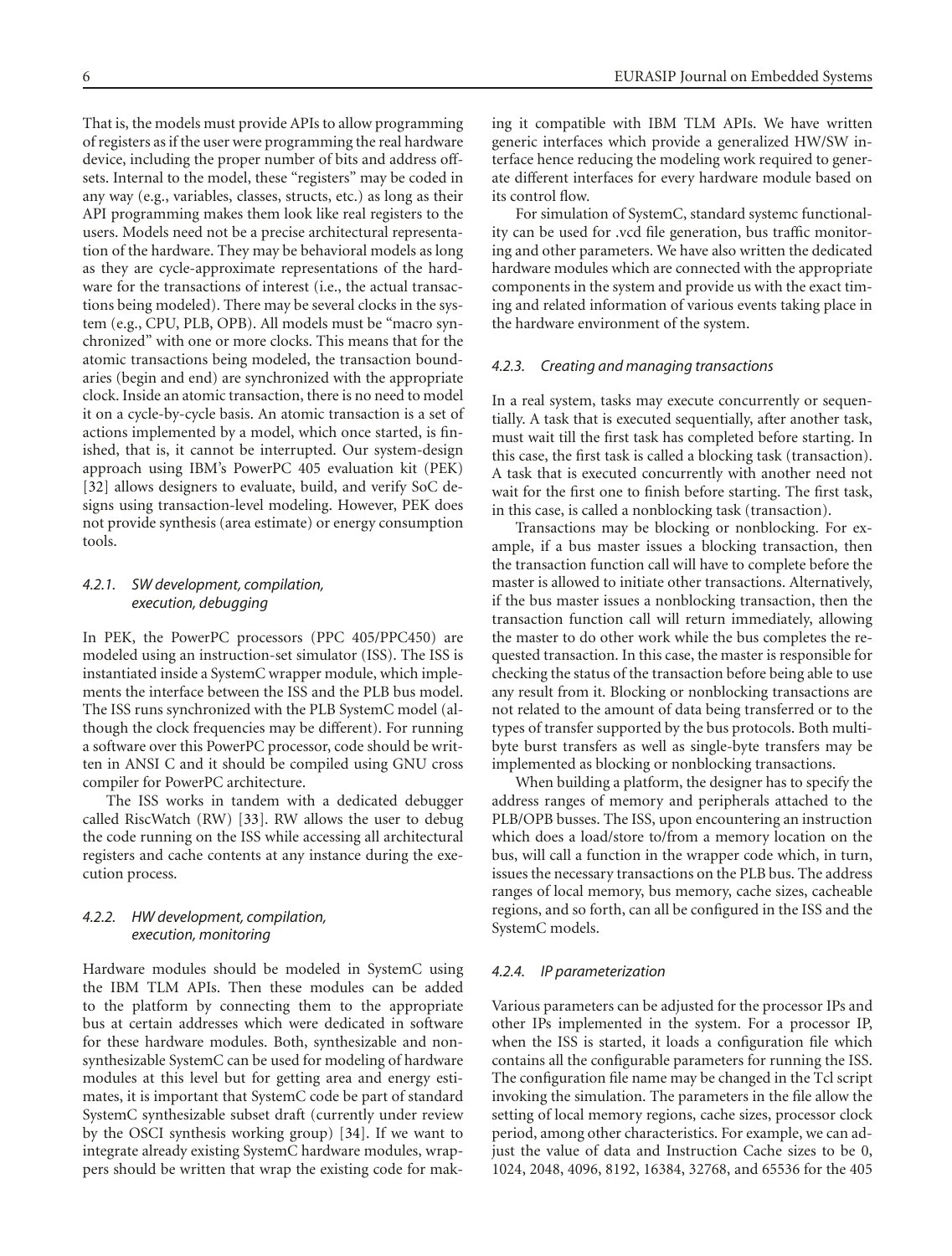processor. Besides setting the caches sizes, the cache regions need to be configured, that is, the user needs to specify which memory regions are cacheable or not. This is done by setting appropriate values into special purpose registers DCCR and ICCR. These are 32-bit registers, and each bit must be set to 1 if the corresponding memory region should be cacheable

The PowerPC uses two special-purpose registers (SPRs) for enabling and configuring interrupts. The first register is the machine state register (MSR) which controls processor core functions such as the enabling and disabling of interrupts and address translation. The second register is the exception vector prefix register (EVPR). The EVPR is a 32-bit register whose high-order 16 bits contain the prefix for the address of an interrupt handling routine. The 16-bit interrupt vector offsets are concatenated to the right of the highorder bits of the EVPR to form the 32-bit address of an interrupt handling routine. Using RiscWatch commands and manipulating startup files to be read from RiscWatch, we can enable/disable cachebility, interrupts, and vary the cache sizes. While on the other hand, CPU, bus, and hardware IP configuration-based parameters can be adjusted in top level file for hardware description where the hardware modules are being initialized.

Provision of these IPs and ease of modeling makes IBM TLM a suitable tool for platform generation and its performance analysis early in the system design cycle.

## <span id="page-6-0"></span>**5. PROPOSED METHODOLOGY**

It should be clear from [Section 4](#page-2-1) that IBM PEK provides almost all important aspects of system design. That is why we have based our methodology for HW/SW codesign on this tool. However, our methodology will be equally valid for all other tools having similar modeling and simulation functionality. Our HW/SW codesign approach has the following essential steps.

- (a) Image processing chain development.
- (b) Software profiling.
- (c) Hardware modeling of image processing operators.
- (d) Performance/cost comparison for HW/SW implementations.
- (e) Platform generation, system design space exploration.

#### *(a) Image processing chain development*

Our system codesign approach starts from development of image processing chain (IPC). Roughly speaking, an image processing chain consists of various image processing operators placed in the form of directed graph according to the data flow patterns of the application. An image processing chain is shown in [Figure 6.](#page-6-1)

This IPC describes the working of a Harris corner detector. IPC development process is very rapid as normally most of the operators are already available in the operator's library and they need only to be initialized in a top-level function to form an image processing chain and secondly it provides a very clean and modular way to optimize various parts of the application without the need of thorough testing and debug-



Figure 6: Harris corner detector chain.

<span id="page-6-1"></span>ging. In our case, we have used coding guidelines as recommended by numerical recipes [\[35\]](#page-13-10) which simplifies the IPC development process even further.

#### *(b) Software profiling*

In this step, we execute the image processing chain over the PowerPC 405 IP provided with PowerPC evaluation kit. Using RisCWatch commands, we get the performance results of various software components in the system and detect the performance bottlenecks in the system. Software profiling is done for various data and instruction caches sizes and bus widths. This information helps the system designer take the partitioning decisions in later stages.

#### *(c) Hardware modeling of image processing operators*

In the next step of our system design approach, area and energy estimates are obtained for the operators implemented in the image processing chain. At SystemC behavioral level, the tools for estimating area and energy consumption have recently been showing their progress in the EDA industry. We use Celoxica's agility compiler [\[12\]](#page-12-9) for area estimation in our case but our approach is valid for any behavioral-level synthesis tool in the market. As we advocate the fast chain development through libraries containing image processing operators, similar libraries can also be developed for equivalent SystemC image processing operators which will be reusable over a range of projects hence considerably shortening the hardware development times as well. At the end of this step, we have speed and area estimates for all the components of the image processing chain to be synthesized. This information is stored in a database and is used during HW/SW partitioning done in the next step.

Another important thing to be noted is that HW synthesis is also a multiobjective optimization problem. Previously,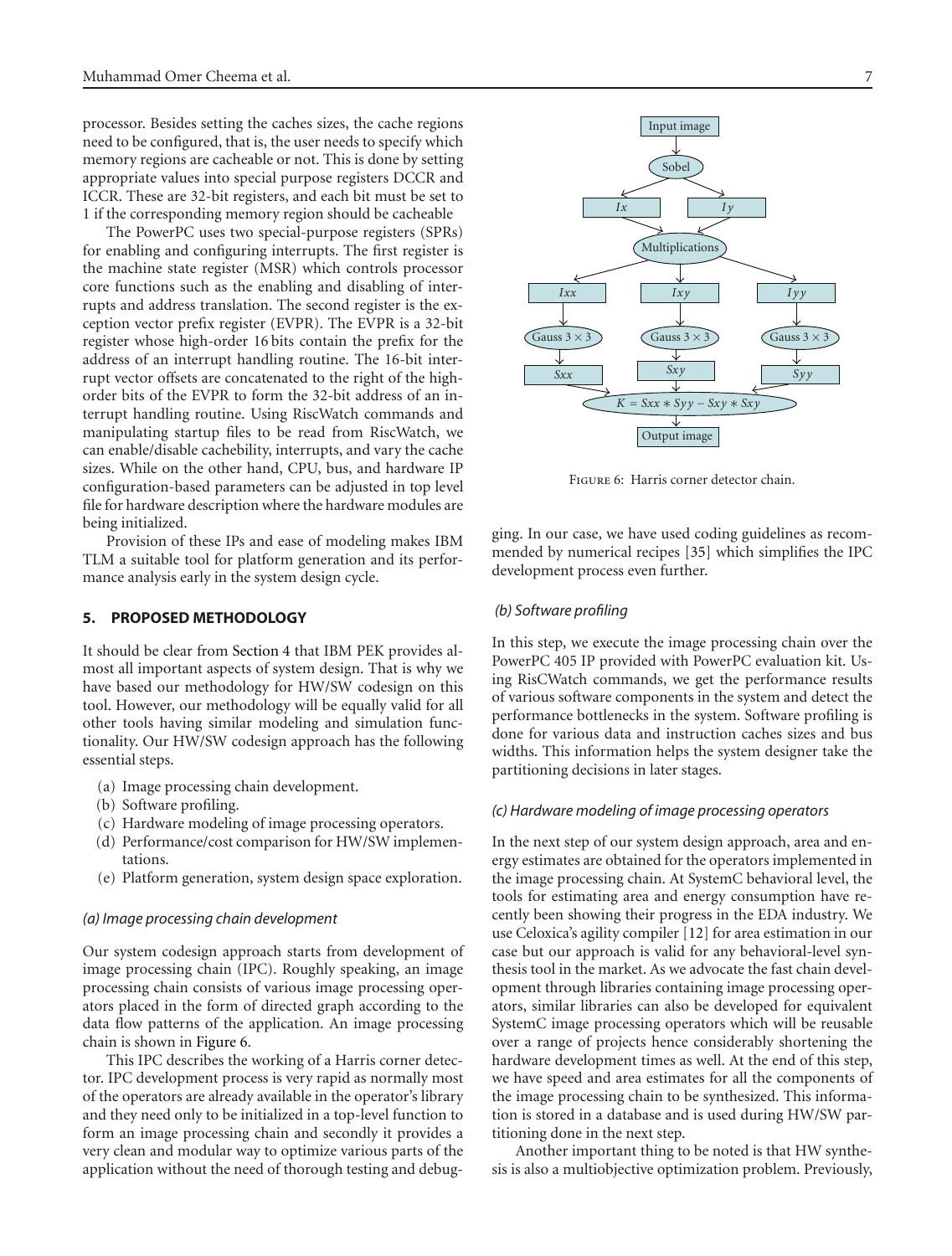[\[31](#page-13-6)] have worked over efficient HW synthesis from SystemC and shown that for a given SystemC description, various HW configurations can be generated varying in area, energy, and clock speeds. Then the most suitable configuration out of the set of pareto optimal configurations can be used in the rest of the synthesis methodology. Right now, we do not consider this HW design space exploration for optimal area/energy and speed constraints but in our future work, we plan to introduce this multiobjective optimization problem in our synthesis flow as well.

#### *(d) Performance comparison for HW/SW implementations*

At this stage of system codesign, system designer has profiling results of software as well as hardware implementation costs and the performance of the same operator in the hardware. So, in this stage performance of various individual operators is compared and further possibilities of system design are explored.

#### *(e) Platform generation, system-design space exploration*

Like traditional hardware/software codesign approaches, our target is to synthesize a system based on a general purpose processor (in our case, IBM PowerPC 405) and extended with the help of suitable hardware accelerators to significantly improve the system performance without too much increase in the hardware costs. We have chosen PowerPC 405 as a general purpose processor in our methodology because of its extensive usage in embedded systems and availability of its systemC models that provide ease of platform design based on its architecture. Our target platform is shown in [Figure 7.](#page-7-1) Our target is to shift the functionality from image processing chain to the hardware accelerators such that system gets good performance improvements without too much hardware costs.

In this stage, we perform the system-level simulation. Based on the results of last step, we generate various configurations of the system putting different operators in hardware and then observing the system performance. Based on these results and application requirements, a suitable configuration is chosen and finalized as a solution to HW/SW codesign issue.

#### *(f) Parameter tuning*

In the last step of image processing chain synthesis flow, we perform the parameterization of the system. At this stage, our problem becomes equivalent to (application specific standard products) ASSP parameterization. In ASSP, hardware component of the system is fixed; hence only tuning of some soft parameters is performed for these platforms to improve the application performance and resource usage. Examples of such soft parameters include interrupt and arbitration priorities. Further parameters associated with more detailed aspects of the behavior of individual system IPs may also be available. We deal with the problem manually instead of relying on a design space exploration algorithm and our approach is to start tuning the system with the maximum re-



Figure 7: Target platform built using IBM TLM.

<span id="page-7-1"></span>sources available and keep on cutting down the resource availability until the system performance remains well within the limits and bringing down the value of a parameter does not dramatically affect system performance. However, in the future we plan to tackle this parameterization problem using automatic multiobjective optimization techniques.

#### <span id="page-7-0"></span>**6. EVALUATION RESULTS**

We have tested our approach of HW/SW codesign for Harris corner detector application described in [Figure 6.](#page-6-1) Harris corner detector is frequently used for point-of-interest (PoI) detection in real-time embedded applications during data preprocessing phase.

The first step, according to our methodology, was to develop image processing chain (IPC). As mentioned in the previous section, we use numerical recipes guidelines for component-based software development and it enables us to develop/modify IPC in shorter times because of utilization of existing library elements and clarity of application flow. At this stage, we put all the components in software. Software is profiled for various image sizes and results are obtained. Next step is to implement hardware and estimate times taken for execution of an operator entirely implemented in hardware and compare it to the performance estimates of software. The results obtained from hardware synthesis and its performance as compared with software-based operations are shown in [Table 1](#page-8-0) and [Figure 6.](#page-6-1)

Results in [Table 1](#page-8-0) show the synthesis results of behavioral SystemC modules for different operators computing different sizes of data. We can see that with the change in data size, memory requirements of the operator also change, while the part of the logic which is related to computation remains the same. Similarly, critical path of the system remains the same as it mainly depends on computational logic structure. Based on the synthesized frequencies and number of cycles required to perform each operation, last column shows the computation time for each hardware operator for a given size of data. It is again worth mentioning that synthesis of these operators depends largely on the intended design. For example, adding multiport memories can result in acceleration in read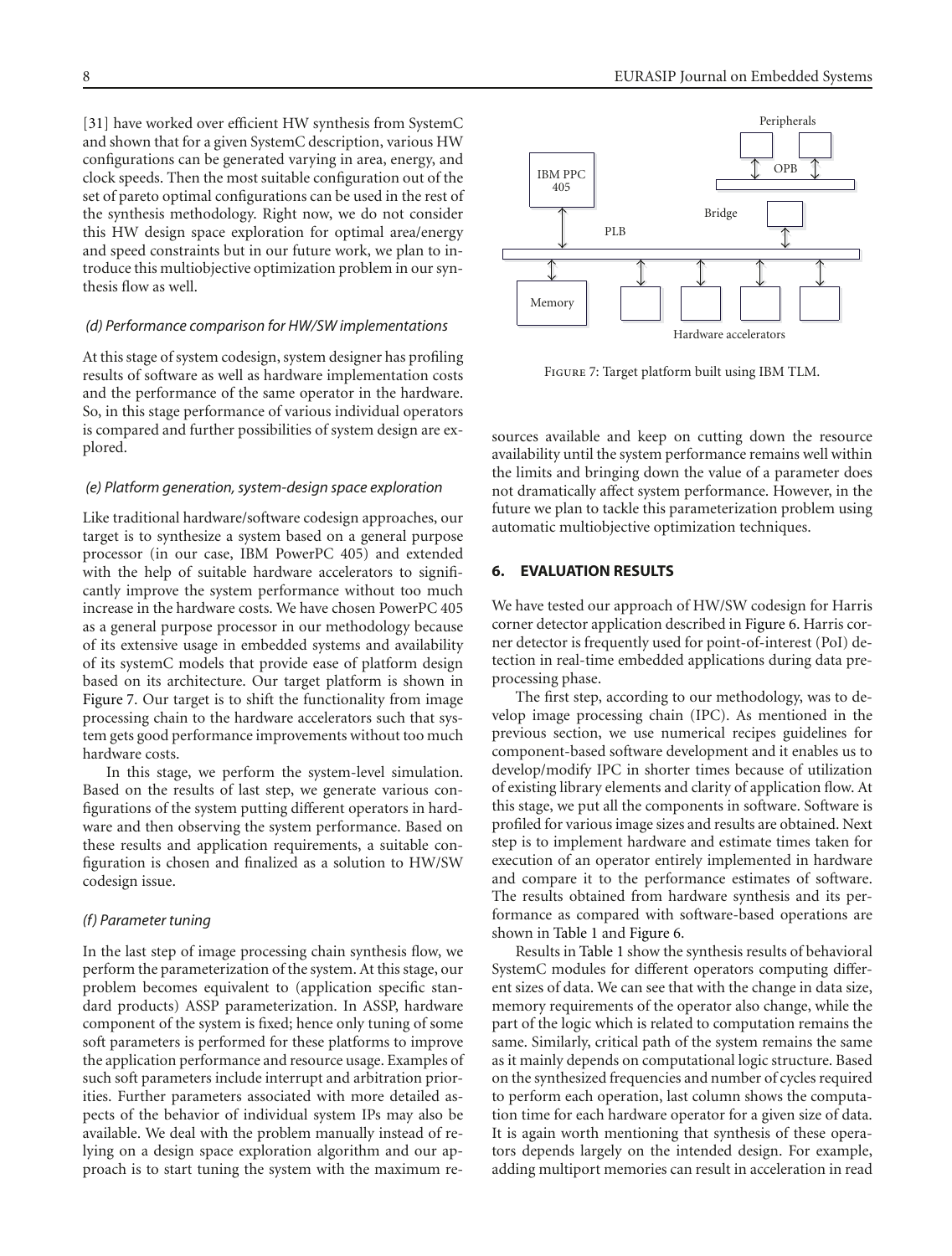| Module name                          | Area (computational logic and memory) |                    |               | Critical path (ns) | Synth. freq. (MHz) | Total comp. time $(\mu s)$ |
|--------------------------------------|---------------------------------------|--------------------|---------------|--------------------|--------------------|----------------------------|
|                                      | Size                                  | Comp. logic slices | memory (bits) |                    |                    |                            |
| Sobel                                | $8\times8$                            | 218                | 18432         | 14.41              | 69.39              | 1.845                      |
|                                      | $16 \times 16$                        | 220                | 18432         | 14.41              | 69.39              | 7.376                      |
|                                      | $32 \times 32$                        | 222                | 36864         | 14.41              | 69.39              | 29.514                     |
|                                      | $64 \times 64$                        | 224                | 131072        | 14.41              | 69.39              | 118.06                     |
| P <sub>2</sub> P Mul                 | $8 \times 8$                          | 151                | 36864         | 11.04              | 90.33              | 1.417                      |
|                                      | $16 \times 16$                        | 151                | 36864         | 11.04              | 90.33              | 5.668                      |
|                                      | $32 \times 32$                        | 152                | 73728         | 11.04              | 90.33              | 22.67                      |
|                                      | $64 \times 64$                        | 152                | 262144        | 11.04              | 90.33              | 90.69                      |
| Gauss                                | $8 \times 8$                          | 184                | 18432         | 16.37              | 61.1               | 2.095                      |
|                                      | $16 \times 16$                        | 186                | 18432         | 16.37              | 61.1               | 8.38                       |
|                                      | $32 \times 32$                        | 188                | 36864         | 16.37              | 61.1               | 33.52                      |
|                                      | $64 \times 64$                        | 190                | 131072        | 16.32              | 61.1               | 134.1                      |
| $K = \text{coarsity}$<br>computation | $8\times8$                            | 351                | 36864         | 19.32              | 51.76              | 2.473                      |
|                                      | $16 \times 16$                        | 352                | 73728         | 19.32              | 51.76              | 9.892                      |
|                                      | $32 \times 32$                        | 353                | 147456        | 19.32              | 51.76              | 39.567                     |
|                                      | $64 \times 64$                        | 354                | 294912        | 19.32              | 51.76              | 158.269                    |

<span id="page-8-0"></span>Table 1: Synthesis results for Harris corner detector chain.



<span id="page-8-1"></span>Figure 8: HW performance versus SW performance of operators.

operations from memory while unrolling the loops in SystemC code can result in performance improvement at a cost of an increase in area.

[Figure 8](#page-8-1) shows the comparison of execution times of an operator in its hardware and software implementations. There are two things to be noticed here. Firstly, operator computation time for hardware has been shown with two different parameters: computation and communication. Looking at [Table 1,](#page-8-0) one might feel that all hardware implementations will be much faster than their software version but one needs to realize here that implementing a function in hardware requires the data to be communicated to the hardware module which requires changes in software design where computation functions are replaced by data transfer functions. Although image processing applications seem to be computation intensive, it should be noted that most of the time is taken up by communication while computation is only a fraction of total time taken by the hardware. An ideal function to be implemented in hardware will be the one which has lesser data to be transferred from/to the hardware to/from the general purpose processor. Secondly, in the example, we can see that Gaussian and Sobel operators seem to be better candidates to be put in hardware while coarsity computation in hardware lags in performance than its software version because of lesser computation and more communication requirements of the function.

After the performance comparison of operators in hardware and software, next step was to generate the platform and perform the system-level simulation for various configurations. For our system-level simulation, our general purpose processor (PowerPC 405) was running at 333 MHz while it had 16 Kbytes of data and instruction caches.

At first simulation run, we realized that due to data accesses, original software was spending a lot of time in memory access operations. We optimized the software which resulted in an optimized version of the software. After that, we started exploring HW/SW codesign options by generating various versions and getting the simulation results. [Table 2](#page-10-0) shows a few of the configurations generated and the CPU cycles taken by the system during the simulation. A quick look at the results shows that taking into consideration of hardware implementation cost, configuration 7 provides a good speedup where we have implemented Gaussian and Gradient functions in the hardware. [Table 1](#page-8-0) shows that adding these operators to hardware will result in a slight increase in computation logic while a bit more increase in memory and at that cost a speedup of more than 2.5 can be obtained.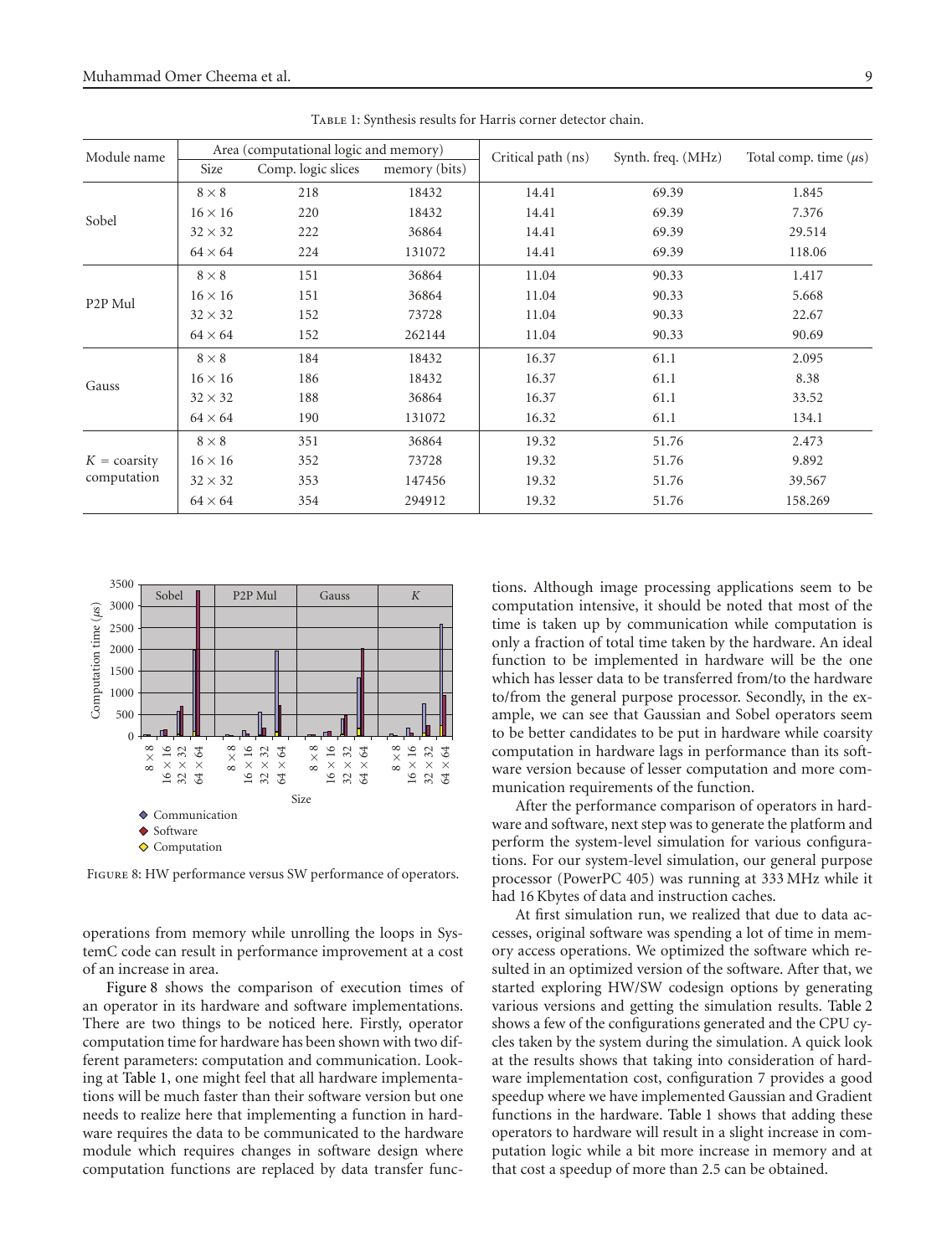

<span id="page-9-1"></span>FIGURE 9: (a) Platform configuration 7. (b) Full HW/SW design space exploration results.



Figure 10: Various cache sizes and system performance.

<span id="page-9-2"></span>

Figure 11: Platforms networked through CAN bus.

<span id="page-9-3"></span>[Figure 9](#page-9-1) graphically represents [Table 2.](#page-10-0) We can see that the configuration involving Sobel and Gaussian operators gives significant speedups while configurations involving point-to-point multiplication and coarsity computation (*K*) result in worse performance. Based on these results, a system designer might choose configuration 7 for an optimal solution. Or if he has strong area constraints, configurations 1 and 3 can be possible solutions for codesigned system.

When configuration 7 was chosen to be the suitable configuration for our system, next step was the parameterization of the system. Although parameterization involves bus width adjustment, arbitration scheme management and interrupt routine selection, for the sake of simplicity we show the results for optimal sizes of caches. [Figure 10](#page-9-2) shows the results for various cache sizes and corresponding performance improvement. We can see that cache results in significant performance improvements until 16*K* of data and instruction cache sizes. But after that, the performance improvements with respect to cache size changes reach a saturation point and there is almost no difference of performance for 16*K* and 64*K* caches in the system. Hence we choose 16*K* data and instruction caches sizes for our final system.

This approach allowed us to alleviate the problem of selecting inadequate microcontrollers for intelligent vehicle design such as those described [Section 2.](#page-1-0) This process can be repeated with other applications in order to build a system based on networked platforms; see [Figure 11.](#page-9-3)

Lastly, we will mention the limitations of the methodology. It should be noticed that we have chosen small image sizes for our system design. Although TLM-level simulation is much faster than RTL-level simulations, it still takes a lot of time for simulation of complex systems. Increasing the image sizes beyond 256  $\times$  256 for the given example makes it increasingly difficult for exploring the design space thoroughly as it required multiple iterations of simulation for each configuration and one iteration itself takes hours or even days to complete. For larger image sizes where simulation time will dominates the system design time, RTL-level system prototyping and real-time execution over hardware prototyping boards seem to be a better idea where although system prototyping will take longer times but significant time savings can be made by preferring real-time execution over simulations. The approach of [\[36](#page-13-11)] can be used in this context.

## <span id="page-9-0"></span>**7. FUTURE WORK: COMBINING UML-BASED SYSTEM-DESIGN FLOW WITH SYSTEMC TLM PLATFORM FOR INTELLIGENT VEHICLES DESIGN**

The work presented so far described the potentials of SystemC TLM platform-based design for the system design of embedded applications through the customization of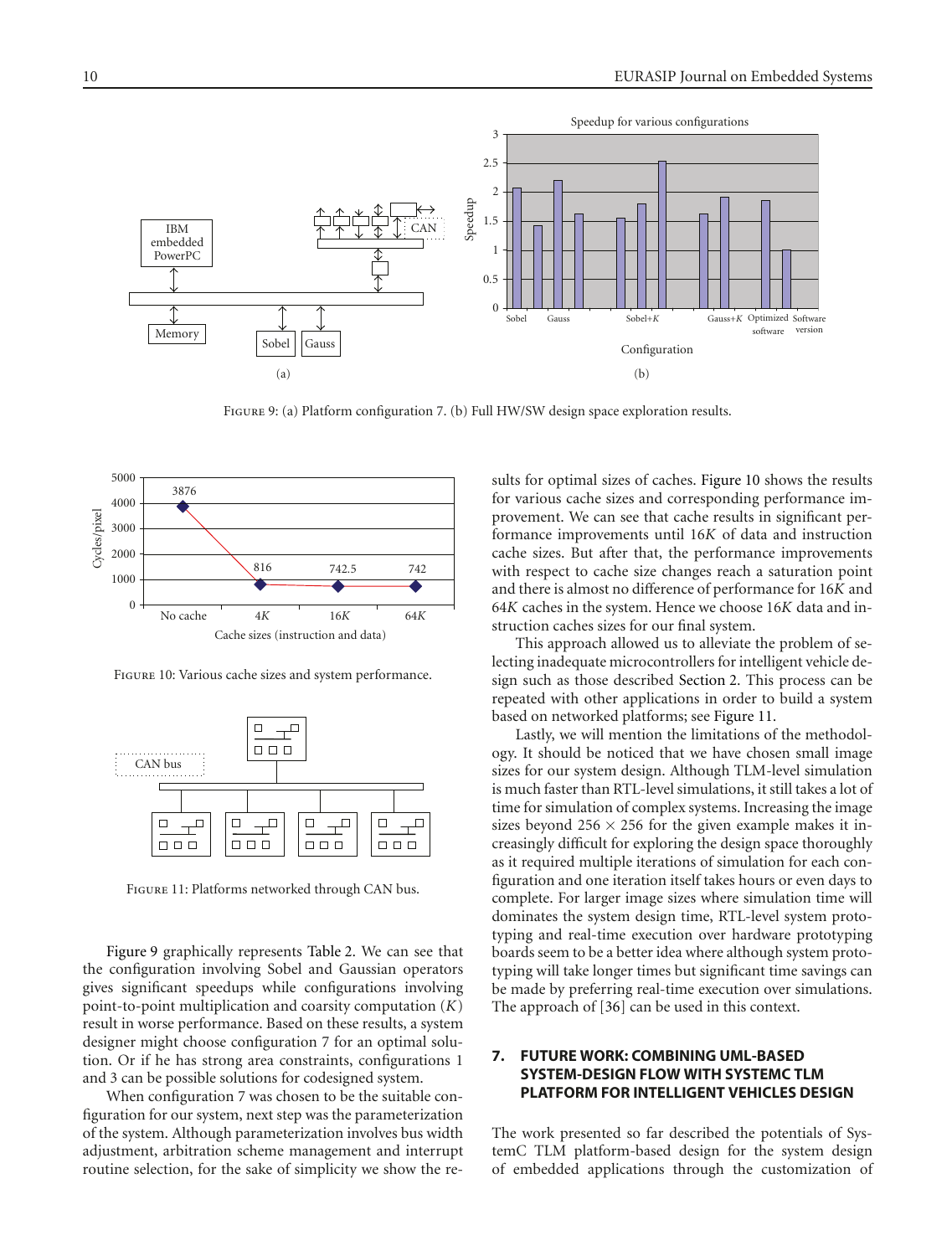| Config. no.    | Hardware implement        | Time (cycle) | Cycle/pixel | Speedup over software version |
|----------------|---------------------------|--------------|-------------|-------------------------------|
|                | Sobel                     | 3726350      | 909.75      | 2.07                          |
| 2              | P <sub>2</sub> P Mul      | 5419590      | 1323.14     | 1.42                          |
| 3              | Gauss                     | 3490064      | 852.06      | 2.21                          |
| $\overline{4}$ | $K =$ coarsity comp.      | 4725762      | 1153.75     | 1.63                          |
| 5              | Sobel + P2P Mul           | 4970836      | 1213.58     | 1.55                          |
| 6              | Sobel + $K$               | 4277108      | 1044.22     | 1.80                          |
| 7              | $Sobel + Gauss$           | 3041510      | 742.56      | 2.53                          |
| 8              | $Gauss + P2P$ Mul         | 4734654      | 1155.92     | 1.63                          |
| 9              | Gauss + $K$               | 4040826      | 986.52      | 1.91                          |
| 10             | Optimized software        | 4175000      | 1019.29     | 1.85                          |
| 11             | Original software version | 7717000      | 1884.03     |                               |

<span id="page-10-0"></span>Table 2: Various configurations and speedups for point-of-interest detection.



<span id="page-10-1"></span>Figure 12: Accord/UML design methodology.

microcontrollers. Clearly important benefits come from this approach with the possibility to get access to implementation details (area, energy consumption) without lowering the design abstraction details down to implementation. This key point clearly contributes to the reduction of the design cycle and the ease of the design space exploration. On the other hand, several research projects have advocated the use of UML-based system design for real-time embedded systems

[\[16](#page-12-14)[–19\]](#page-13-12). The Accord/UML is a model-based methodology dedicated for the development of embedded real-time applications [\[16\]](#page-12-14) [\(Figure 12\)](#page-10-1). The main objectives of the methodology is to specify and prototype embedded real-time systems through three consistent and complementary models describing structure, interaction, and behavior. Examples of applications include smart transducer integration in realtime embedded systems [\[19](#page-13-12)].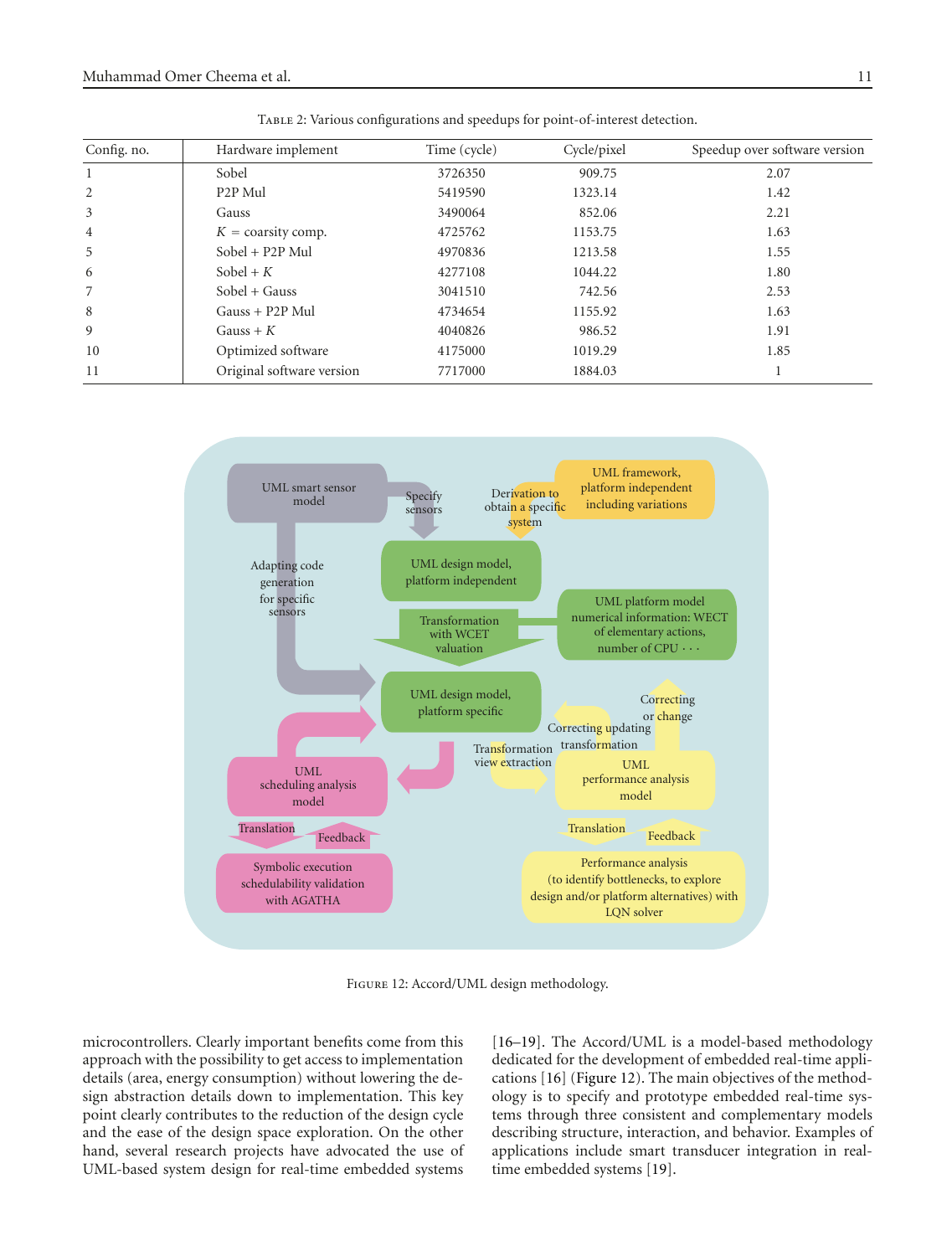

<span id="page-11-0"></span>Figure 13: UML/SysML/TLM SystemC platform-based design methodology for intelligent vehicles.

One key step of the Accord/UML methodology is the model transformation from a UML design model platform independent to a UML design model platform specific. This is mainly accomplished through a transformation with a worst-case execution time (WCET) valuation. This PSM could be improved by iterating through a UML performance analysis model which would again influence the transformation. This performance analysis model could be conducted using SystemC TLM platform model and include additional analysis with area and energy consumption as we did in the previous section. The objectives of the ProMARTE working group is to define a UML profile for modeling and analysis of real-time and embedded systems (MARTE) that answers to the RFP for MARTE [\[17](#page-12-15)]. These examples of UML-based design methodologies of embedded real-time systems suggest that UML and platform SystemC TLM design methodologies may be combined for intelligent vehicles design. In this regard, the autosar organization have released its UML profile v1.0.1 as a metamodel to describe the system, software, and hardware of an automobile [\[37](#page-13-13)]. This profile is expected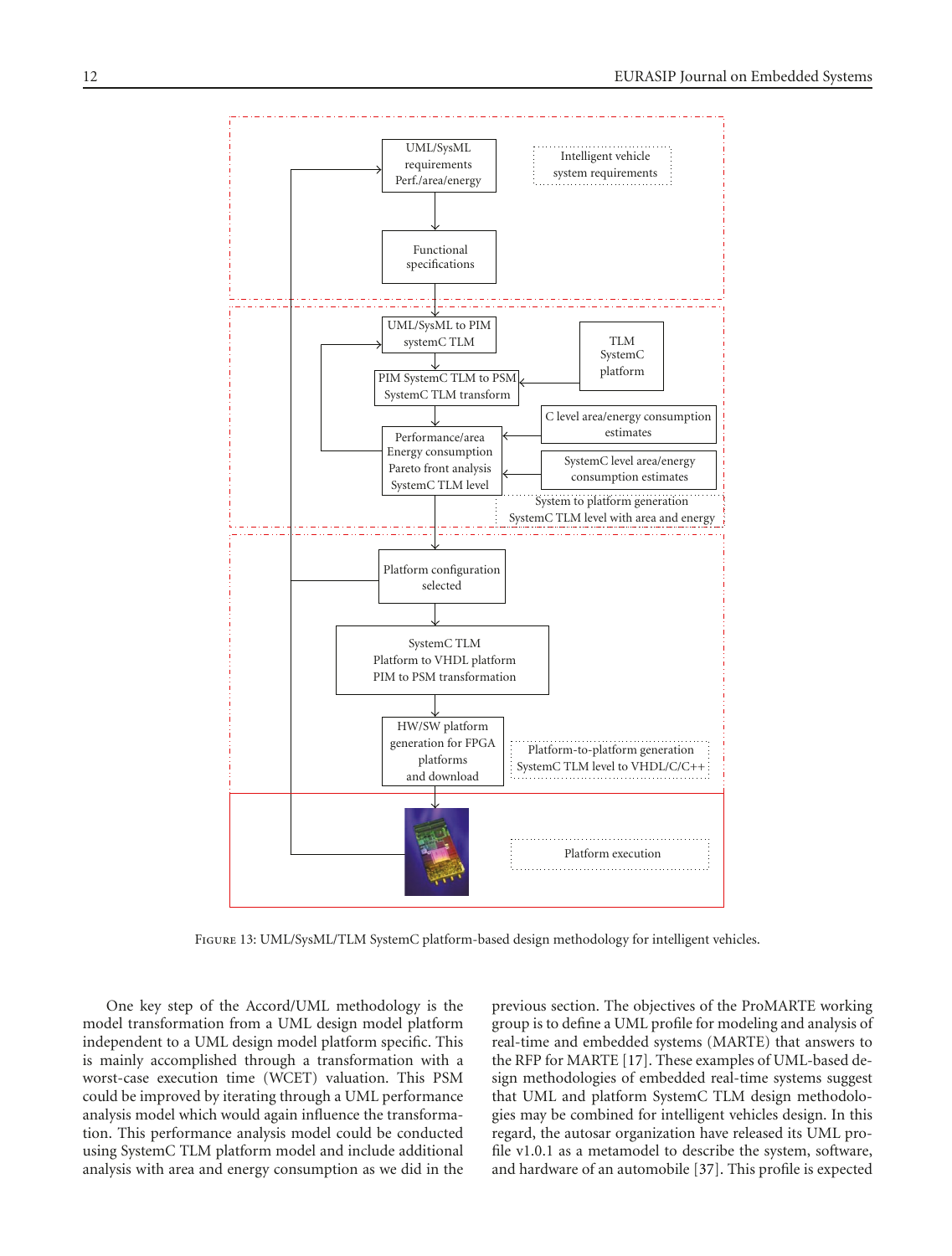to be used as well for intelligent vehicles design. However, translation from UML/SysML to SystemC have only recently been tackled. Work has been conducted on the description of executable platforms at the UML-level as well as the translation of UML-based application descriptions to SystemC [\[27](#page-13-2)]. However, this work is far from getting down to a SystemC level of the platform we used in this study. In [\[25](#page-13-14)] they present a UML2.0 profile of SystemC language exploiting MDA capabilities. No significant example of the methodologies is shown. In [\[23](#page-13-15)] a bi-directional UML-SystemC translation tool called UMLSC is described. According to the authors more work remains to be done to extend UML to make it better suited for hardware specification and improve the translation tool. In [\[26](#page-13-16)] translation from UML to SystemC for stream processing applications is presented. This work allows the translation of a stream processor, however, not a full-fledged processor. It is an implementation of the abstract model in UML 2.0. A very recent significant example of translation is provided in [\[38\]](#page-13-17) using network on chip. However, all the works mentioned so far did not use (1) SystemC TLM platform-based design and (2) area and energy consumption of platform configurations.

We propose a UML/SysML to SystemC design flow methodology exclusively targeting platforms, that is, we are not interested to directly translate UML to hardware level nor we are interested to translate UML to SystemC. In a SystemC TLM, platform modules have SystemC interface but can be written with C. So UML structural parts are met with structural part of SystemC TLM platform while internal behavior of modules provided in C. This requires for area/energy consumption tradeoffs C-based synthesis and energy estimate tools such as [\[39](#page-13-18)]. Our proposed flow transforms UML to SystemC TLM platforms with design space exploration at SystemC TLM level for timing, area, and energy [\(Figure 13\)](#page-11-0).

In a combined UML-SystemC design methodology, UML is used to capture the static system architecture and the highlevel dynamic behavior while SystemC is used for design implementation.

The transformation of the SystemC TLM to VHDL platform is straightforward and will be described in a future publication [\[40](#page-13-19)]. The use of FPGA platforms allows faster prototyping especially if one considers actual intelligent vehicle driving conditions [\[41](#page-13-20), [42](#page-13-21)]. This overall design flow will be the focus of future work [\[43](#page-13-22)].

#### <span id="page-12-4"></span>**8. CONCLUSIONS**

In this paper, we have proposed a platform-based SystemC TLM system-level design methodology for embedded applications. This methodology emphasizes on componentsbased software design and high-level (TLM) modeling and simulation. Our proposed design flow facilitates the process of system design by higher leveling hardware modeling and behavioral synthesis of hardware modules. We have showed that using the methodology, complex image processing applications can be synthesized within very short time hence increasing the productivity and reducing overall time to market for an electronic system. The introduction of Autosar

UML profile suggests the use of a combination of UML based and SystemC TLM platform-based joint methodologies. Microcontrollers customized with our approach could benefit from higher-level specification. Future work will extend to raising the design methodology abstraction level to combined UML/SysML/TLM SystemC platform design flow.

#### <span id="page-12-1"></span><span id="page-12-0"></span>**REFERENCES**

- [1] T. Bucher, C. Curio, J. Edelbrunner, et al., "Image processing and behavior planning for intelligent vehicles," *IEEE Transactions on Industrial Electronics*, vol. 50, no. 1, pp. 62–75, 2003.
- [2] L. Li, J. Song, F.-Y. Wang, W. Niehsen, and N.-N. Zheng, "IVS 05: new developments and research trends for intelligent vehicles," *IEEE Intelligent Systems*, vol. 20, no. 4, pp. 10–14, 2005.
- [3] J. C. McCall and M. M. Trivedi, "Video-based lane estimation and tracking for driver assistance: survey, system, and evaluation," *IEEE Transactions on Intelligent Transportation Systems*, vol. 7, no. 1, pp. 20–37, 2006.
- [4] A. P. Girard, S. Spry, and J. K. Hedrick, "Intelligent cruisecontrol applications: real-time, embedded hybrid control software," *IEEE Robotics & Automation Magazine*, vol. 12, no. 1, pp. 22–28, 2005.
- <span id="page-12-2"></span>[5] W. van der Mark and D. M. Gavrila, "Real-time dense stereo for intelligent vehicles," *IEEE Transactions on Intelligent Transportation Systems*, vol. 7, no. 1, pp. 38–50, 2006.
- <span id="page-12-3"></span>[6] K. D. Müller-Glaser, G. Frick, E. Sax, and M. Kühl, "Multiparadigm modeling in embedded systems design," *IEEE Transactions on Control Systems Technology*, vol. 12, no. 2, pp. 279– 292, 2004.
- <span id="page-12-5"></span>[7] Freescale Semiconductors, [http://www.freescale.com/.](http://www.freescale.com/)
- <span id="page-12-6"></span>[8] F. Ghenassia, Ed., *Transaction-Level Modeling with SystemC: TLM Concepts and Applications for Embedded Systems*, Springer, New York, NY, USA, 1st edition, 2006.
- <span id="page-12-13"></span>[9] L. Cai and D. Gajski, "Transaction level modeling: an overview," in *Proceedings of the 1st IEEE/ACM/IFIP International Conference on Hardware/Software Codesign and System Synthesis (CODES+ISSS '03)*, pp. 19–24, Newport Beach, Calif, USA, October 2003.
- <span id="page-12-7"></span>[10] N. Calazans, E. Moreno, F. Hessel, V. Rosa, F. Moraes, and E. Carara, "From VHDL register transfer level to SystemC transaction level modeling: a comparative case study," in *Proceedings of the 16th Symposium on Integrated Circuits and Systems Design (SBCCI '03)*, pp. 355–360, Sao Paulo, Brazil, September 2003.
- <span id="page-12-8"></span>[11] Synopsys, "Behavioral Compiler User Guide," Version 2003.10, 2003.
- <span id="page-12-9"></span>[12] Agility, [http://www.celoxica.com/products/agility/default.asp.](http://www.celoxica.com/products/agility/default.asp)
- <span id="page-12-10"></span>[13] O. Capdevielle and P. Dalle, "Image processing chain construction by interactive goal specification," in *Proceedings of the 1st IEEE International Conference Image Processing (ICIP '94)*, vol. 3, pp. 816–820, Austin, Tex, USA, November 1994.
- <span id="page-12-11"></span>[14] Y. Abchiche, P. Dalle, and Y. Magnien, "Adaptative Concept Building by Image Processing Entity Structuration," Institut de Recherche en Informatique de Toulouse IRIT, Université Paul Sabatier.
- <span id="page-12-12"></span>[15] R. B. France, S. Ghosh, T. Dinh-Trong, and A. Solberg, "Model-driven development using UML 2.0: promises and pitfalls," *Computer*, vol. 39, no. 2, pp. 59–66, 2006.
- <span id="page-12-14"></span>[16] Accord/UML, [http://www-list.cea.fr/labos/fr/LLSP/accord](http://www-list.cea.fr/labos/fr/LLSP/accord_uml/AccordUML_presentation.htm)\_ uml/AccordUML [presentation.htm.](http://www-list.cea.fr/labos/fr/LLSP/accord_uml/AccordUML_presentation.htm)
- [17] ProMARTE, [http://www.promarte.org/.](http://www.promarte.org/)
- <span id="page-12-15"></span>[18] Protes project, [http://www.carroll-research.org/.](http://www.carroll-research.org/)